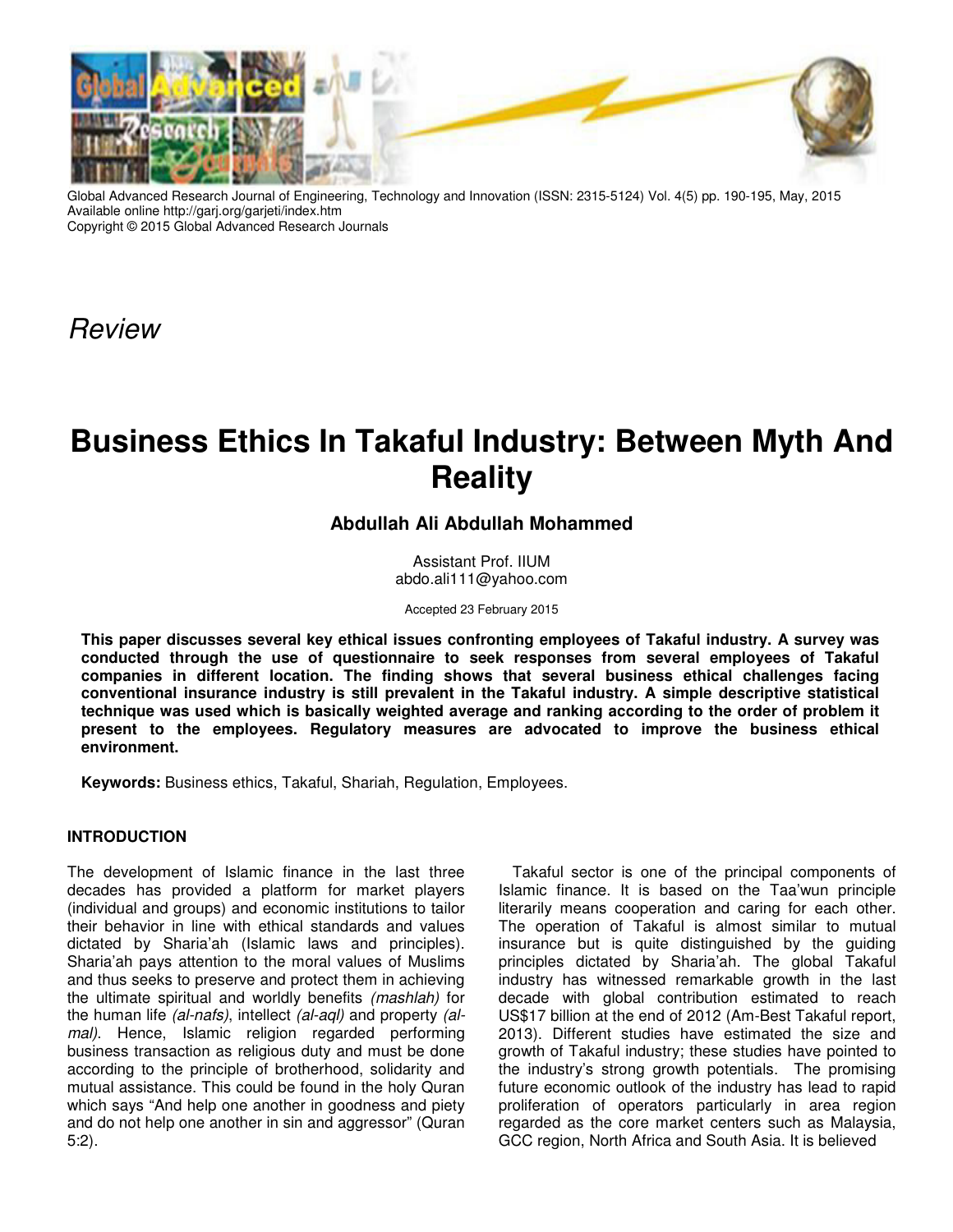that the remarkable performance of Takaful institutions is based on the superior ethics and values which uphold the principle of brotherhood and mutual assistance as a mechanism for risk sharing pooling.

 In the last few years the favorable regulatory policies has lead to springing up of new operators in addition to the existing local and foreign conventional insurance companies entering the market. Presently, the total number of operators was estimated at 225 with largest concentration in GCC region (Ernst & Young, 2012). The overall implication is increasing competition and market congestion, particularly, when they are operating side by side with the established conventional insurance corporations. Since most of these new Takaful entrants are in their early years of operation, they tend to rely on aggressive pricing strategies in order to build presence and achieve the target market share. Such strategy is not sustainable because of the socio-ethical implication which may impact negatively on the growth of the industry.

#### **Problem Statement**

 Although, economic theory suggests that competition can be beneficial, because it promotes market efficiency through evolving of innovation; however, studies have shown that its impact on business ethical behaviors is not always favorable especially in insurance business where customers are vulnerable to information asymmetrical behaviors of the insurance operator. This can affect the right of /and obligation to other stakeholders such as customers, employees, and the general public which the Sharia'ah principles seek to protect.

The potential for competition to impact negatively on business ethical environment was evident in some mature insurance markets such as in Europe and United States during the first half of the last decade (Pitchelis, 2010). This paper will focus on business ethics in the Islamic insurance industry, given several ethical issues confronting the Takaful industry in their competitive behaviors to secure the targeted market share and pose appreciable market share for their shareholders.

Meanwhile, many scholars have criticized the Takaful operators for failing to adhere to the Sharia'ah rules and principles in their business model by avoiding practices that may brought about uncertainty (gharar), gambling (mysir)) and other prohibited practices. The concept of Takaful contribution (Tabarru), separation of policyholders fund from shareholders fund, distribution are features that distinguished Takaful business model from conventional insurance practices. Takaful operators' needs to realized that compliance to the Sharia'ah rules in achieving highest ethical standard may have positive influence of their value proposition.

A mix of Islamic and conventional ethical parameters is adopted for measuring business ethics in Takaful industry. The essence is to build reputation for Takaful industry to achieve and uphold high standard of business ethics beyond that of conventional insurance in order to attract Muslim and non Muslims alike who placed higher premium on moral value and social conscience.

 For Takaful value chain to be Sharia'ah complaints, they should avoid major elements such as riba (interest/usury), gharar (uncertainty), ambiguity (gambling) and other prohibits elements in their operation. Creating fiat money through interest (riba) has negative socio-economic consequences on the individual and group in the society by perpetuating disparities and injustice. Gharar (uncertainty) as mentioned earlier is described as unjustifiable risk of loss to a contracting party as a result of uncertainty. This problem is particular relevant to insurance where the customer are subjected to information asymmetric behavior of the operators. Takaful must be based on a valid and legitimate contract. Mysir (gambling) is a zero- sum game of chance through which the gain of one party can only occurs form others loss. This is best explaining when investing in derivatives instrument in the quest for maximizing return.

Furthermore, other important factors that allow unethical behaviors to thrive in insurance market are considered in the survey conducted aimed at identifying key ethical issues confronting the employees in the Islamic insurance industry. The survey outcome are discussed and compared with similar findings from recent studies in the matured conventional market such as the United States insurance industry. In addition, the effect of regulatory measures in reducing these behaviors is also highlighted with consideration for the protection of customers and safeguarding them against unnecessary risk taken. Finally, the willingness of top management of Takaful companies to entrenched positive corporate culture in the organizational strategic management are examine in term of the potential impact on insurance ethical business environment.

#### **Sources of unethical behaviors**

The relevant factors that influence business ethical behaviors are adopted from Dorfmann & Ennsfellner (2001) ethical model developed in their studies of business ethics in Central and Eastern Europe insurance industry. These factors in addition to basic Islamic ethics made up of five parameters considered and these include Sharia'ah reputation, supervision and regulation, Accounting practices, distribution and marketing conduct, and management expert.

First, Sharia'ah complaints reputation is fundamental to the existence of Takaful, the business operation must be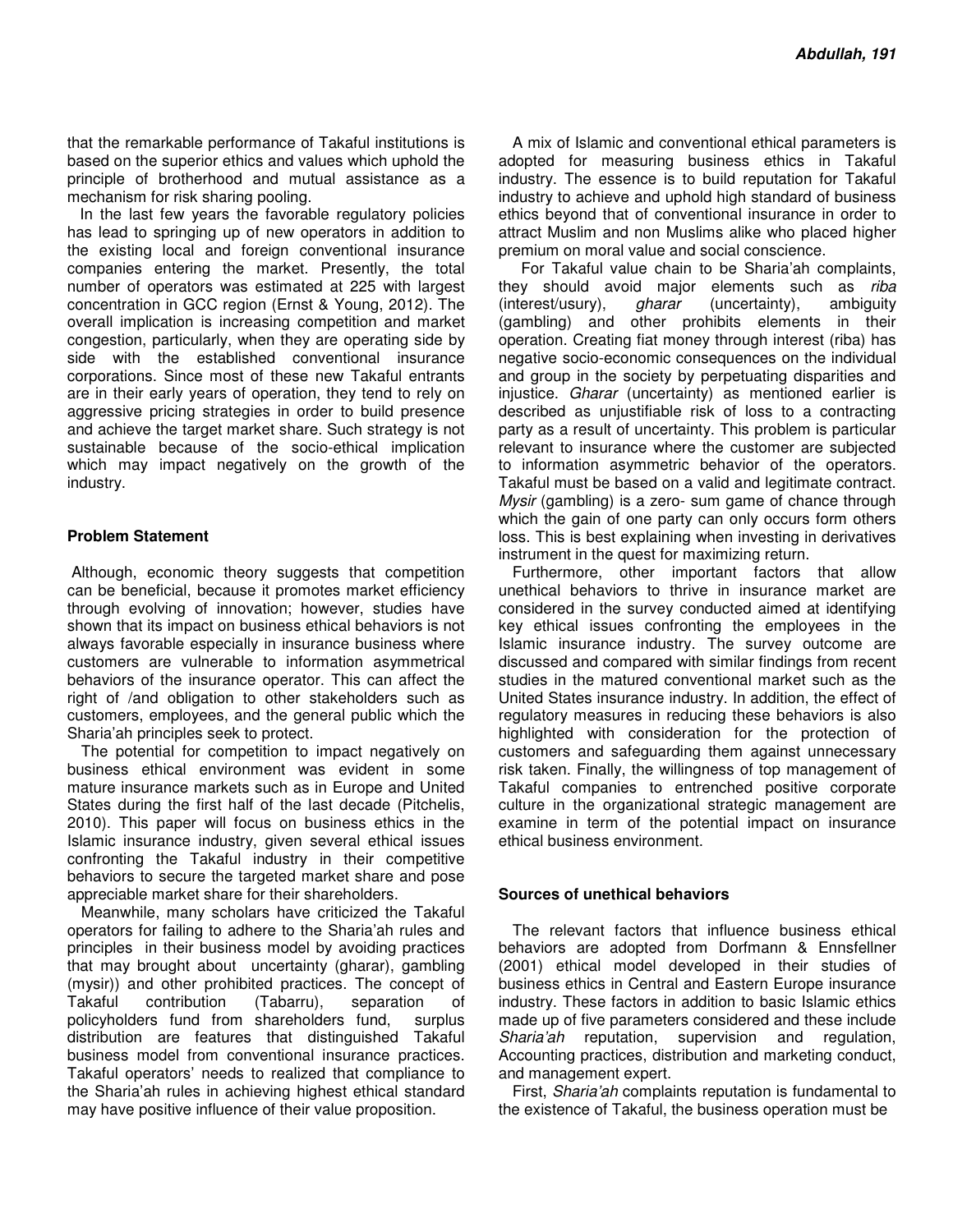| S/N | SOURCES OF UNETHICAL BEHAVIORS                                 |
|-----|----------------------------------------------------------------|
|     | Sharia'ah reputation                                           |
|     | Supervision and Regulation                                     |
| 3   | Accounting and disclosure of relevant and material information |
| 4   | Distribution and marketing conduct                             |
| 5   | Management expertise                                           |

**Table 1.** shows the description of sources of unethical behaviors in Takaful industry discussed above

based on a valid contract which includes the contributions of the participants, investment of money received, and the payment of claims to those who are entitled to them. Takaful cannot adopt the contact of exchange concept (i.e. exchanging protection for a premium), and free from uncertainties of counter value as the case with conventional insurance. Based on the fact that uncertainty cannot be completely eliminated from the real world, the type of contract that can tolerate the presence of this uncertainties based on fiqh maxim (Fiqhi maxim "uncertainties are tolerable in the gratuitous contract") is the concept of Tabarru which is adopted for Takaful. Failure of Takaful undertakings to comply could serve as a major source of unethical behavior and social responsibility.

 Next , an unregulated market provides opportunities for the operators to engage in unethical behaviors. The ideological dimension of Takaful creates additional regulation than do exist in conventional insurance. This is because the risk-reward and control structure is heavily tilted against the Takaful participants (as ultimate risk bearer and owners of Takaful fund). Therefore, market regulation finds it justification in protecting the policyholders and to infuse market discipline an essential ingredient to ensure the confidence of market participants and ultimately stability of the financial system.

One important regulatory function is the existence of standards that allow for the disclosure of material and relevant information for market participants to make informed judgments. Strict adherences to this regulation will foster market discipline and accountability, and promote market integrity among the industry employees. The existing and potential Takaful participants should be able to evaluate their financial position and risk exposure. Undertakings are required to act prudently in managing their risks and also to meet certain financial standards such as minimum capital and surplus standard. Disclosure of solvency information has recently assumed important regulatory importance and such information should describe overview of risk management framework for identifying, measuring, monitoring and controlling relevant risk in monitoring the solvency control levels.

 Thirdly, accounting practices, in the absence of timely, accurate and relevant financial information reporting assembled according the specified accounting standard, the discovery of unethical behaviors (such as the excessive risk taking) might be difficult to detect at the early stage. If the operator is fully aware of that such problem exists, it may encourage unwholesome practices as a result of delay in detection.

 The fourth potential source of unwholesome behavior is the conduct in distribution and marketing of Takaful product. This is important because agent and brokers are widely used in selling insurance product. An appropriate standard needs to evolve to regulate the operation and marketing conduct for selling insurance product. This is necessary to avoid unwholesome practices and other forms of fraudulent activities. This practice is not uncommon even in developed markets such as Europe and United States, but there is appropriate mechanism to detect such abuse for immediate remedial action.

 Finally, from ethical standpoints, management expertise is critical because the top managers take the lead in setting standard of behavioral conduct that will percolates down and obviously form the ethical environment through which business operates (Fulip, Hisrich and Szegedi, 2000). This involves leadership and innovation. It is the responsibility of top management to establish corporate code of conduct, ethics training and an office to monitor unethical behavior. An effective corporate culture should be the one that encourages and reward ethical behaviors. Employees need guided on myriad of their day to day operation, hence they should not be left unguided when faced with ethical issues that is beyond their comprehension. Several studies have shown the importance of corporate guidance of employees on job particularly the professionals because they rely entirely on business environment for assistance in dealing with ethical issues encountered on the job (Cooper & Frank, 2002).

#### **RESEARCH METHODOLOGY**

A survey was conducted to investigate the key ethical issues confronting employees in the Takaful industry by using questionnaire to find information from the various stakeholders who are knowledgeable about the ethical environment of the industry. The questionnaire contained the list of 22 ethical issues as shown in the table II. The respondent are required to rate each issue on a 5-point Likert scale, where the highest number 5 indicates that the issue present major problem for employee working in the industry and lowest number 1 represents non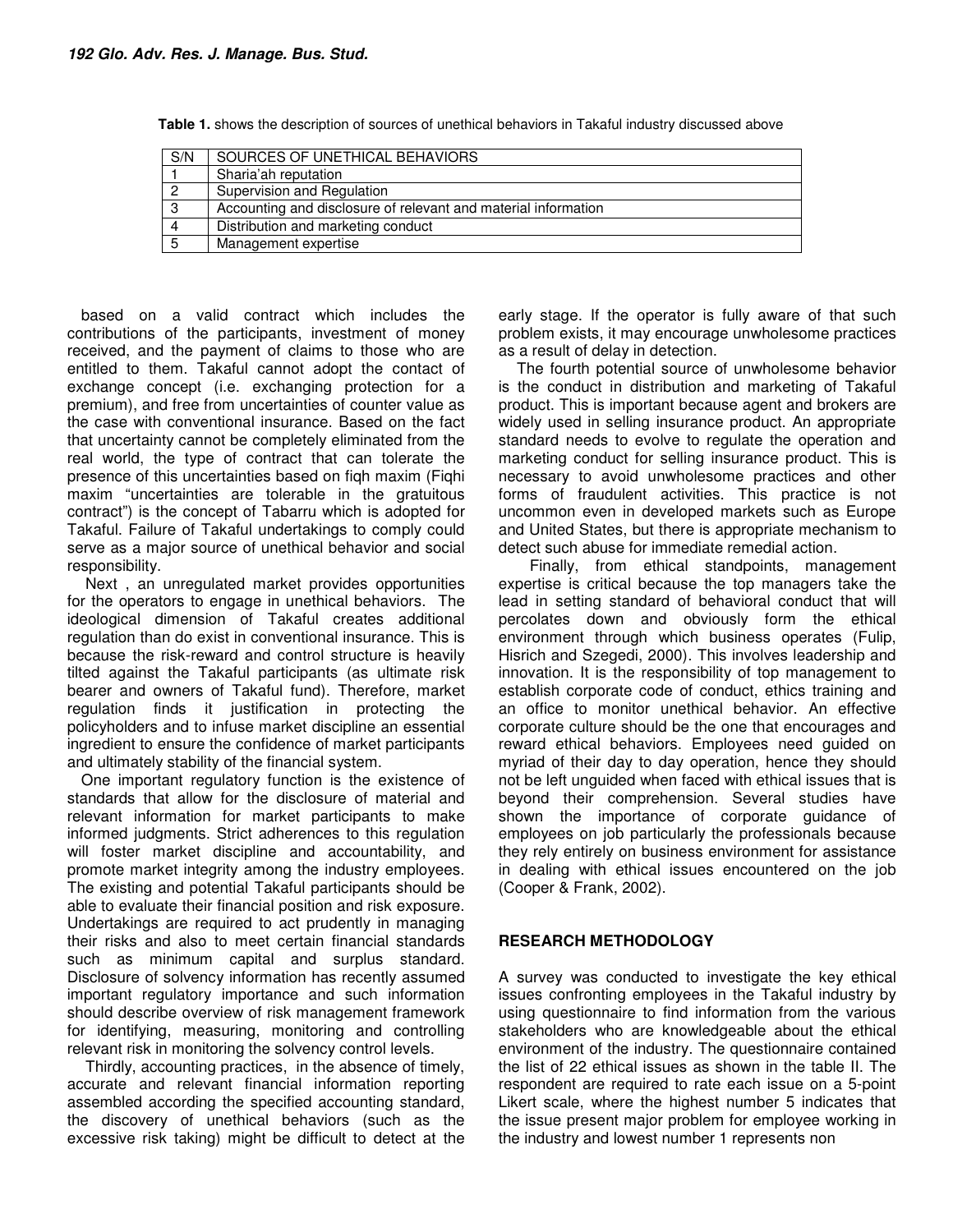## ETHICAL ISSUES IN TAKFUL INDUSTRY

| S/N                     | <b>ISSUES</b>                                                     | Weighted |
|-------------------------|-------------------------------------------------------------------|----------|
|                         |                                                                   | average  |
| $\mathbf{1}$            | Failure to pay claims promptly and fairly.                        | 4.8      |
| $\overline{c}$          | Failure to provide honest response to customer demand.            | 4.2      |
| 3                       | Failure to design product and services that does not mimic the    |          |
|                         | conventional form (which contain elements of gharar and           | 4.5      |
| $\overline{\mathbf{4}}$ | mysir).                                                           |          |
|                         | Failure to avoid financial transaction that involved element of   | 2.2      |
| 5                       | riba/usury.                                                       | 3.8      |
| 6                       | Abuse of sensitive information.                                   | 3.6      |
| $\overline{7}$          | Creation a disparaging comments about competitors.                | 3.2      |
| 8                       | Inappropriate process of capturing competitors' information.      |          |
|                         | False and misleading representation of product or resources       | 4.8      |
| 9                       | and advertising or sales efforts.                                 |          |
|                         | Conflict between opportunities for personal financial gain        | 4.7      |
| 10                      | (other benefits) and proper performance of our responsibilities.  |          |
|                         | Conflict of interest involving the marketing of product and       | 3.6      |
| 11                      | services competing with those of employee's own companies.        |          |
| 12                      | Conflict of interest that involved working for competitors,       | 2.1      |
| 13                      | Customers, suppliers without approval.                            | 3.9      |
| 14                      | Misuse of company assets/property.                                | 4.2      |
| 15                      | Receiving excess gift/entertainment.                              |          |
| 16                      | Offering or soliciting payment or contribution for the purpose of | 4.1      |
| 17                      | influencing legislation or regulator's decisions.                 | 4.5      |
| 18                      | Inaccuracy of books records and accounts.                         | 3.6      |
| 19                      | Antitrust issues.                                                 | 2.1      |
| 20                      | Employee theft and dishonesty.                                    | 4.7      |
| 21                      | Lack of Knowledge and skill to perform his/her duty.              |          |
|                         | Failure to identify customer needs and received the services      | 4.4      |
| 22                      | that meet their needs.                                            | 4.5      |
| 23                      | Failure to be objective with others in business dealings.         |          |
|                         | Misrepresentation or concealing limitation of employee's ability  | 3.6      |
|                         | to provide services.                                              |          |
|                         |                                                                   |          |

significant problem. Moreover, additional space was provided to permit the respondent to make additional comment not provided for in the questionnaire.

 The survey received appreciable response from the several people who are in position to give useful and concise information with regard to issue raised in the questionnaire. This includes industry leaders, researcher with extensive industry knowledge, and employees of finance services regulatory authority and some individual employee of Takaful industry. Simple statistical descriptive technique is employed in analyzing the

degree of responses. The response provides good insight on the focus of the study.

Below are the information provided by the respondents. The confidentiality of the respondent as well preserved. Table II shows the ranks and weighted average of the ethical issues considered. The top 10 ranking of ethical issue that present problem to employees are highlighted below.

Issue 20: inadequate knowledge and skill to perform duty  $(1<sup>st</sup>)$ 

Issue 1: failure to settle claims quickly and fairly (2nd)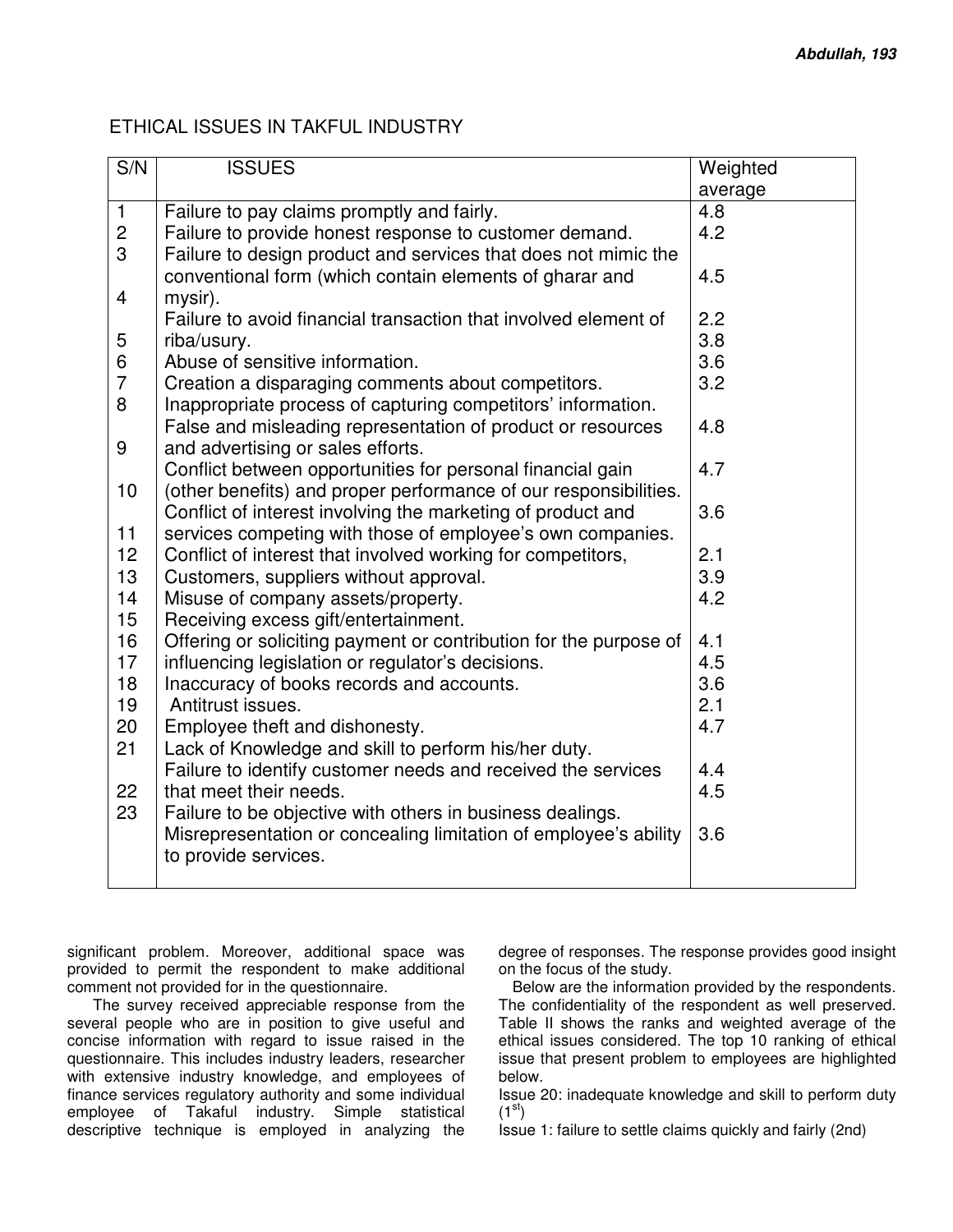Issue 21: failure to identify the customers' needs and recommended product and services  $(3^{rd})$ 

Issue 23: misrepresenting or concealing in one's ability to provides services  $(3^{ra})$ 

Issue 22: failure to be objective with others in one's business dealings  $(5<sup>th</sup>)$ 

Issue 2: failure to provide prompt and quick response to customers' complains and request  $(6^{th})$ 

Issue 7: misleading representation of product and services marketing and advertising or sales efforts  $(7<sup>t</sup>)$ 

Issue 8: conflict between opportunity for personal financial gain or benefit and proper performance of one's responsibilities  $(7<sup>tn</sup>)$ 

Issue 15: receiving excessive gift or entertainment  $(8^{th})$ Issue 4:

First, the top 10 issues in the ranking worth discussing in that they have greater effect on the ethical business environment. The first sixth of these ten issues in the ranking emphases the ethical problem of concerns to the employees and business in general. The top ranked five points to the importance of professionalism and innovation in the design of Takaful product and services; marketing, and final delivery to the customers according to their needs. Based on the regional ratings respondent from Malaysia ranks the following issues lower than other region, the issues includes; issue 20, 21 22 and 23 indicating that these ethical issue posed little no challenge to the industry compared to other areas such as GCC region, North Africa and South Asia.

Next, the respondents identified strict adherence to contractual agreement as critical business ethical issue as categorized in issue 1: failure to pay claims promptly and fairly. It is not unexpected why it ranks highest. Apparently, claims is paid when the Takaful companies has enough cash flow to fulfill their obligation. Whereas, during shortfall they tends to delay or out rightly cancelled the claim payment. The regulatory authority should be strengthened to enforce the Takaful institutions to respect their contractual agreement and prevent them from excessive risk taking.

Third, the top ranked five on ethical issue confronting employees' of Takaful industry in the discharge of their business and social responsibilities to the policyholders and general public has the weighted average of 6.5 thus explained the importance of ethical decision making by the managers as a test of social responsibility while operating within the framework of ethics and standard. This finding is in line with Fulop, Hisrich and Szegedi (2001) study that examine the managers' views on 19 different aspects of business ethical and social responsibilities toward policyholders, employees, public and entrepreneur including product selection, fair advertising and ethical decision making. Moreover, the ranking of issues involving customers' relations, correct advertising and product selection similar to Csurgo (1994) that classifies deception of customers and

misleading advertisement as one of the major unethical behaviors in the industry. This helps to explain why issues 2 (failure to provide, honest response to customer's request), issue 7 (false and misleading representation of product or services in marketing and advertising) & issue 21 (failure to identify customers' need and recommend appropriate product and services that met their needs) ranked relatively higher.

In addition, Issue 3 best explains the failure of Takaful industry to achieve the goal of providing quality product and services. Many industry analysts complained of "cut and paste syndrome" the practice in which the employees of Takaful industry carries the conventional insurance mindset to Takaful product and services design. Takaful industry requires innovation in product and services design and high performance, this expectation drives customers toward subscribe to Takaful products as against conventional products. A proper performance of employee's responsibilities as depicts by issue 8 (conflicts between opportunities for personal financial gain in the discharging of one's duty) is a typical phenomenon of agency problem. Furthermore, issue 15 (offering or soliciting payment or contribution for the purpose of influencing regulatory policies) has unhealthy implication to the industry.

 Clearly, effective regulatory monitoring and human resources development will assist in creating standard accounting book, record and reporting will assists in streamlining the unwholesome behaviors as indicated in issue 16.

The finding of this survey is consistent with the similar studies conducted in the United States insurance industry. Some of the items merit highlighted. First, issue 1 presents no problem because of the strong solvency regulation, thus excluded in the U.S. survey. Issue (20- 23) is of relevance to the professionals and ranked among the top-5 in the Islamic insurance survey, also in U.S. studies it ranks among the top-10 ethical issue of note. However, they have their mean greater than that of the U.S. Moreover, issue 2, 7 & 8 too ranked among the top-10 ethical issues in the U.S. studies. As matured as the U.S. insurance market is, market conduct related ethical challenges are also prominent (i.e. misrepresentation of product and services; failure to identify the customers' needs and recommend product and services that meet their needs; conflicts between opportunities for personal gain and proper performance of employee's responsibilities).

These findings give the impression that numbers of key ethical issues confronting Islamic insurance market also occurs in the conventional market such as in United States insurance market. This made us to suggest that human nature is core to the promotion of positive business ethics irrespective of the market, sector and the geography. Hence, the consequence of these unethical practices if unchecked has the potentials of causing